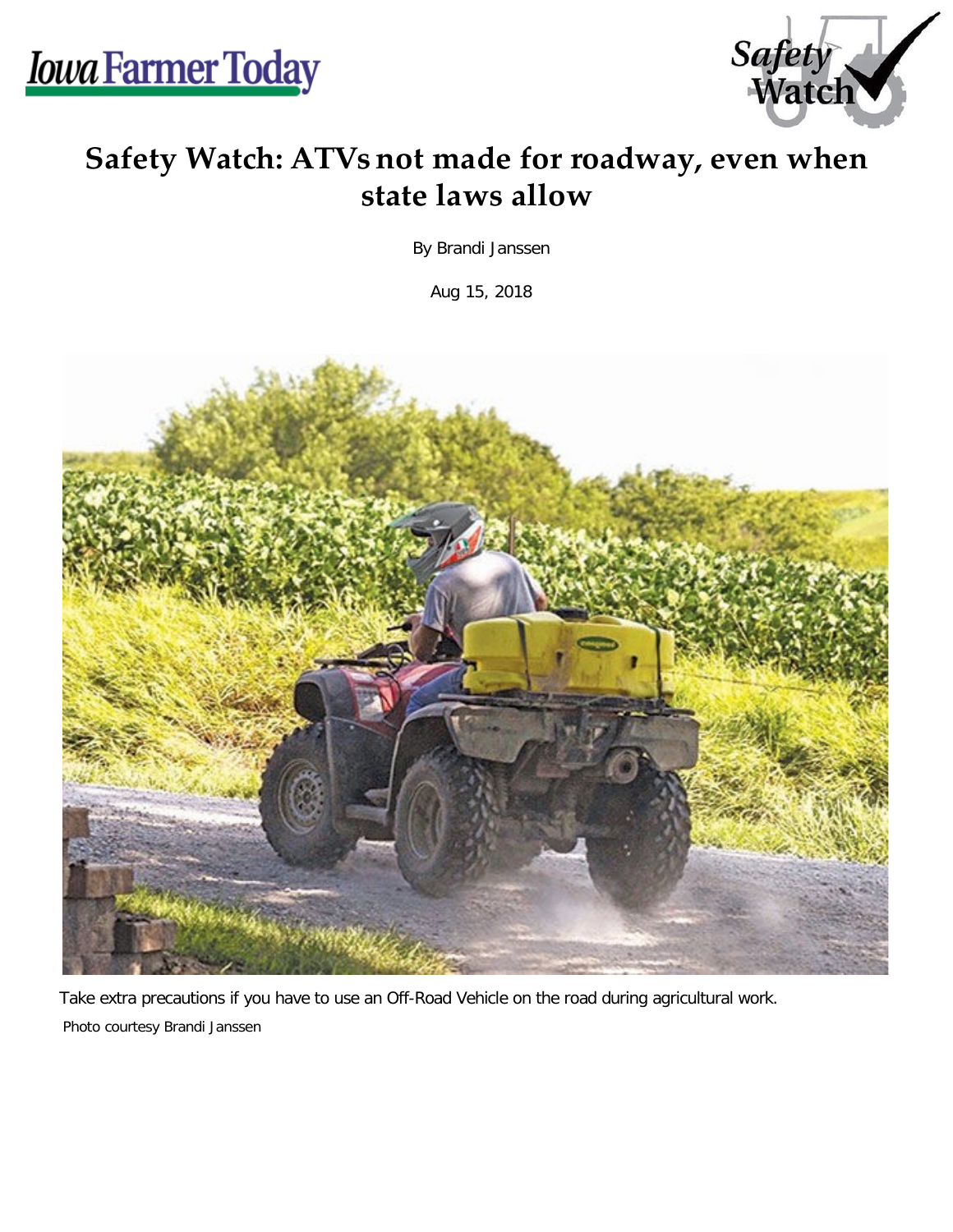There are lots of choices when it comes to All-Terrain Vehicles (ATVs), Utility Task Vehicles (known as UTVs or side-by-sides) and Recreational Off-Road Vehicles (ROVs). But they are collectively designated as Off-Road Vehicles (ORVs), and for good reason. They're really designed for recreational trails and backwoods operation.

But ORVs have become a common piece of equipment on Iowa's farms and are useful in both crop and livestock production.

For the most part, ORVs are restricted to off-road use in Iowa, but there are some legal allowances for using them on public roads. Some counties allow limited recreational use on designated roads, and the state allows ORVs on public roadways for occupational purposes. This occupational exemption includes surveying and transportation work as well as agricultural tasks.

Operators must have a valid driver's license, and the work must be between sunrise and sunset. In addition, the vehicle should not exceed 35 mph during roadway operation.

## **Rules of the road**

Even though roadway use of ORVs is limited in Iowa, over 60 percent of all ORV fatalities occur on roadways, and 43 percent of those deaths happen on unpaved roadways.

The cause is not always other vehicles; the majority of roadway crashes involve only the ROV.

Charles Jennissen, a clinical professor of emergency medicine and pediatrics at the University of Iowa College of Medicine, researches ROV-related crashes and injuries.

"Even though it is legal to drive on Iowa public roads for agricultural work, farmers should avoid doing so whenever they can," he notes.

ORVs are simply not designed for roadway use. Their high center of gravity and narrow wheelbase make them highly prone to rolling over.

In addition, their knobby tires do not operate on pavement in the same way as car tires. The tread grips in unpredictable ways, reducing traction on road surfaces and making it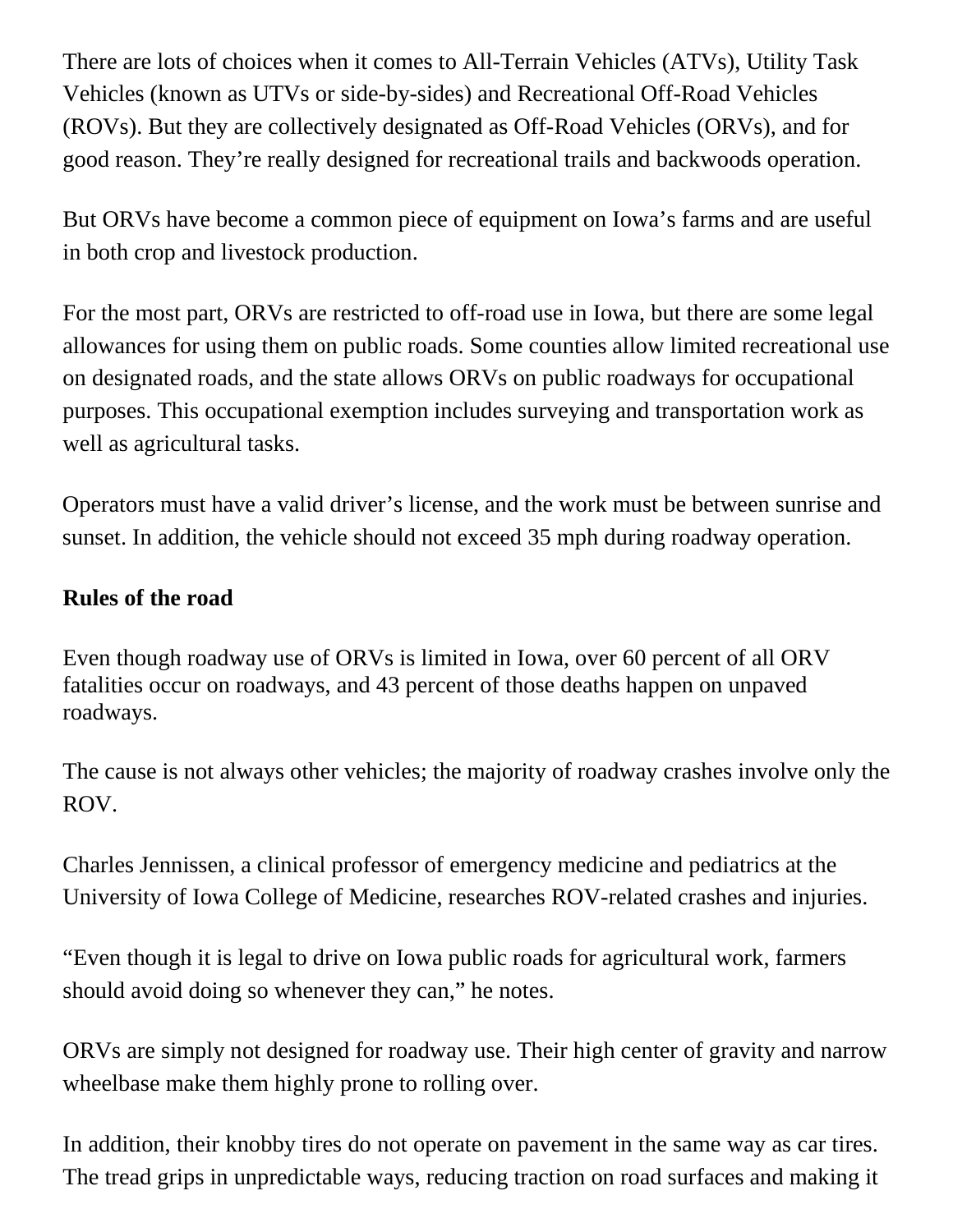extremely difficult to regain vehicle control once lost.

They're also often equipped with a locked rear differential, which means that the wheels turn at the same speed despite the inside wheel covering a shorter distance. That affects turning radius, requiring a wider and slower turn than an automobile.

Jennissen says, "Following the laws alone will not keep you safe. Taking extra precautions is critical."

For example, even when following the law and operating only during daylight hours, ORV drivers should go to extra lengths to be visible to other drivers.

Gerene Denning, an adjunct professor of emergency medicine at the University of Iowa College of Medicine, also researches ORV safety.

"The law used to require a safety flag, but that requirement disappeared. A safety flag is an important safety feature," Denning says.

Safety flags should be fluorescent orange and be displayed at least 5 feet off the ground. The researchers also advise the use of a Slow Moving Vehicle (SMV) emblem on sideby-sides, such as gators.

Operators can also be more visible by wearing brightly colored clothing and helmets and by purchasing brightly colored ORVs. Helmets are not mandated by Iowa law, but they are essential safety precautions. Jennissen and Denning have found in their research that helmet-wearers were 80 percent less likely to suffer a head injury in the case of an ATV crash.

## **Common-sense driving**

Speed is another consideration. Although the law mandates that ORVs should be operated at less than 35 mph, Jennissen cautions that this may not be slow enough.

"Although the maximum speed one can travel is 35 mph when driving on the road for farm purposes, this speed is often too great to maintain vehicle control," he says.

Roadway curves are especially precarious.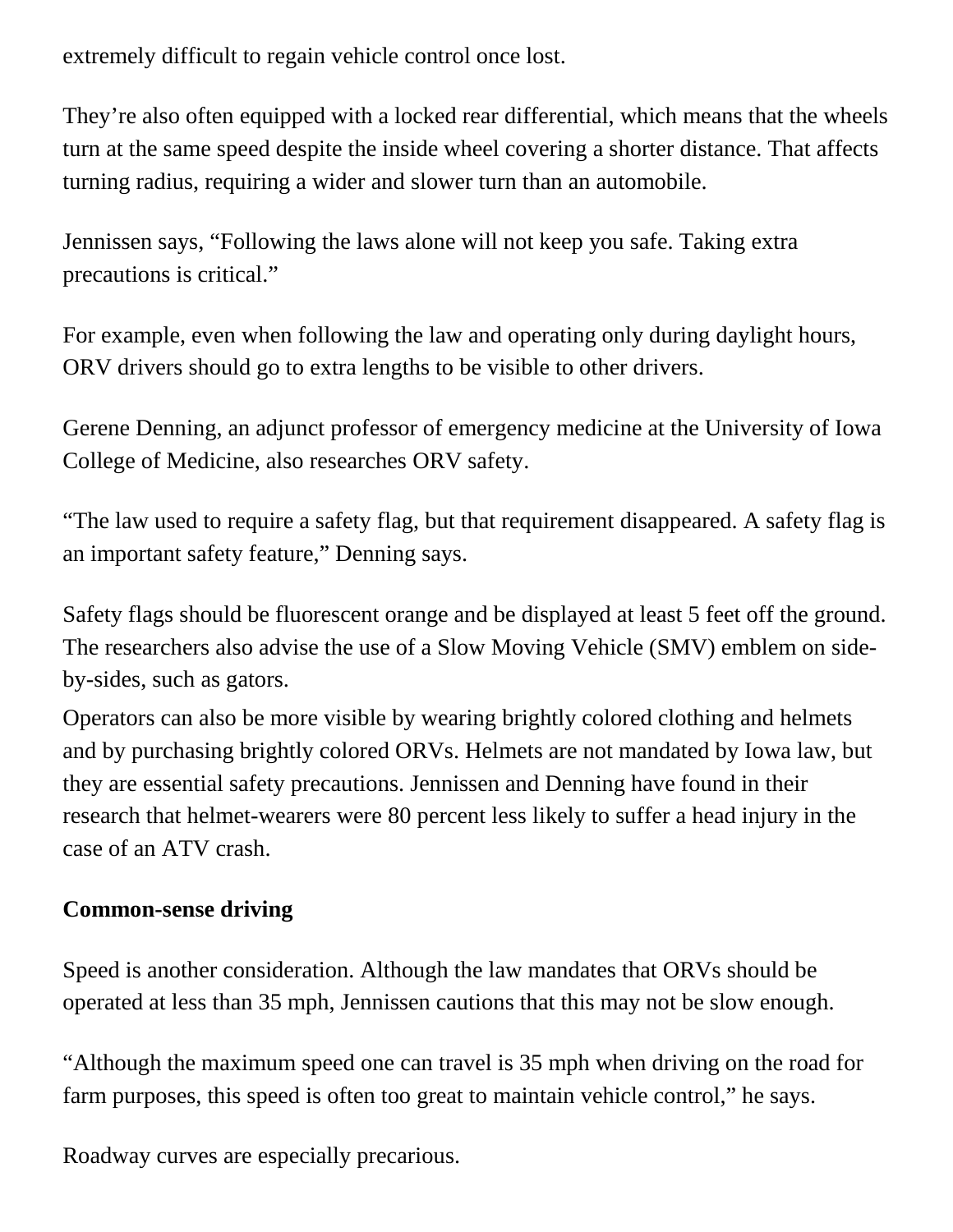"The most important thing is to slow down well in advance of a turn of curve so it can be negotiated without losing control. This is often much slower than many operators realize only too late," Jennissen says.

Good defensive driving is a must if operating on roadways. Be especially attentive in places where you may be less visible, such as intersections with tall corn or as you come around a curve. And, don't forget to use caution when you pull out of driveways and farm lanes onto the road. Drivers may not expect to see you on the roadways.

You might wonder if driving in the ditches is a safer option. It could be, but it's only legal to drive in ditches that are adjacent to your own property.

Common agricultural tasks, such as pulling a trailer or carrying a spray tank, can also increase the risk of a crash.

Jennissen says, "Towing with an off-highway vehicle adds a lot of complexity to safely driving on roadways. Pulled items can jack-knife or sway which can lead to loss of control."

Carrying a spray tank changes the center of gravity, increasing the likelihood of a rollover. The sloshing of liquid in the tank further destabilizes the vehicle. Denning recommends checking the owner's manual for the maximum weight of loads on the front or rear rack of the vehicle.

Finally, remember that ATVs are designed for one rider only. Even though Iowa law allows for passengers when doing agricultural work, Jennissen cautions, "Never carry passengers on

ATVs, even though the law allows it if you are doing farm work. It increases the risk of loss of control and subsequent injury."

Utility vehicles and side-by-sides can accommodate multiple riders, but you should never carry more people than seats and seatbelts, which should always be buckled.

Off-Road Vehicles are an important tool in agriculture. But, like many other pieces of equipment, they come with a number of risks. Following the law as well as best safety practices will help keep you safe if you have to use your machine on the road.